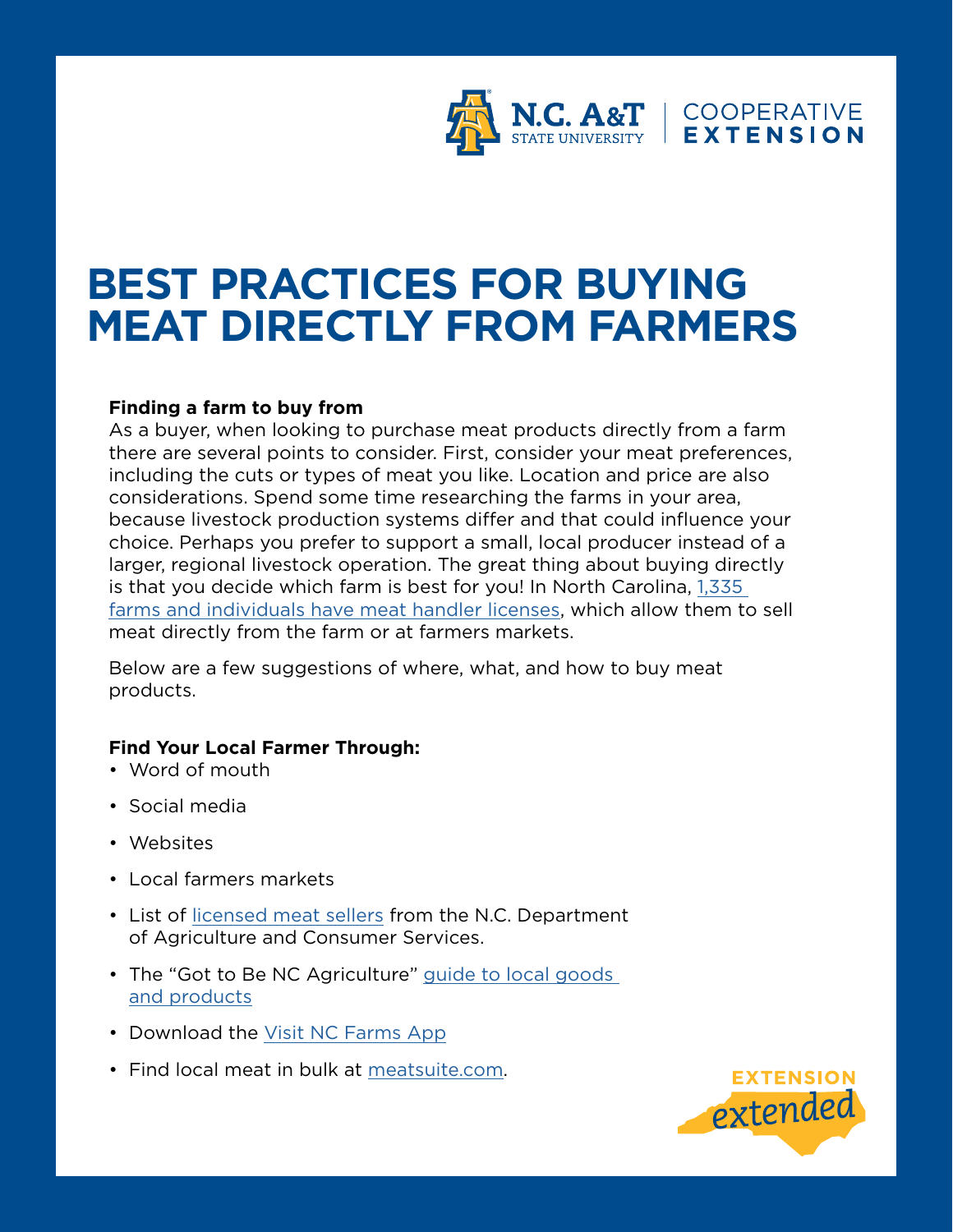#### **Buying Options**

North Carolina is fortunate to have great diversity when it comes to livestock production. You can buy beef, pork, lamb, goat, and chicken directly from the farm.

#### **Retail vs. Share**

Many meat handlers sell meat as retail cuts or as a share. Buying retail cuts is like buying meat in a grocery store. The price is determined for each individual cut.

A share is more like buying meat in bulk. The price is determined for the bulk, generally at a discount compared to retail. Shares can generally be purchased as whole, halves or quarters. A share will be processed and packaged like a retail cut, but the buyer chooses the cuts. For example, the option of steaks, roasts, stew, cube steak, and ground beef are all available for one share.

#### **Know Your Budget**

In order to decide whether to purchase meat by the individual cut or as a share, you need to know your budget. Discounts to cuts may be applied if purchasing in shares compared to purchasing individual retail cuts; however, this is where researching the farms becomes important. Shares can be a great option for large families or sharing meat between multiple families, friends or coworkers. Splitting the share can also help split the cost.

## **Tips Before Purchasing**

- If you find a farm that you are interested in purchasing from, talk to them about their products. Additionally, try buying a small portion or cut to sample. This will help you determine if you like the product and if a share is right for you.
- Do not purchase more than you can reasonably store. If you do plan to buy a share of meat, make sure the freezer is cold before storing the meat.